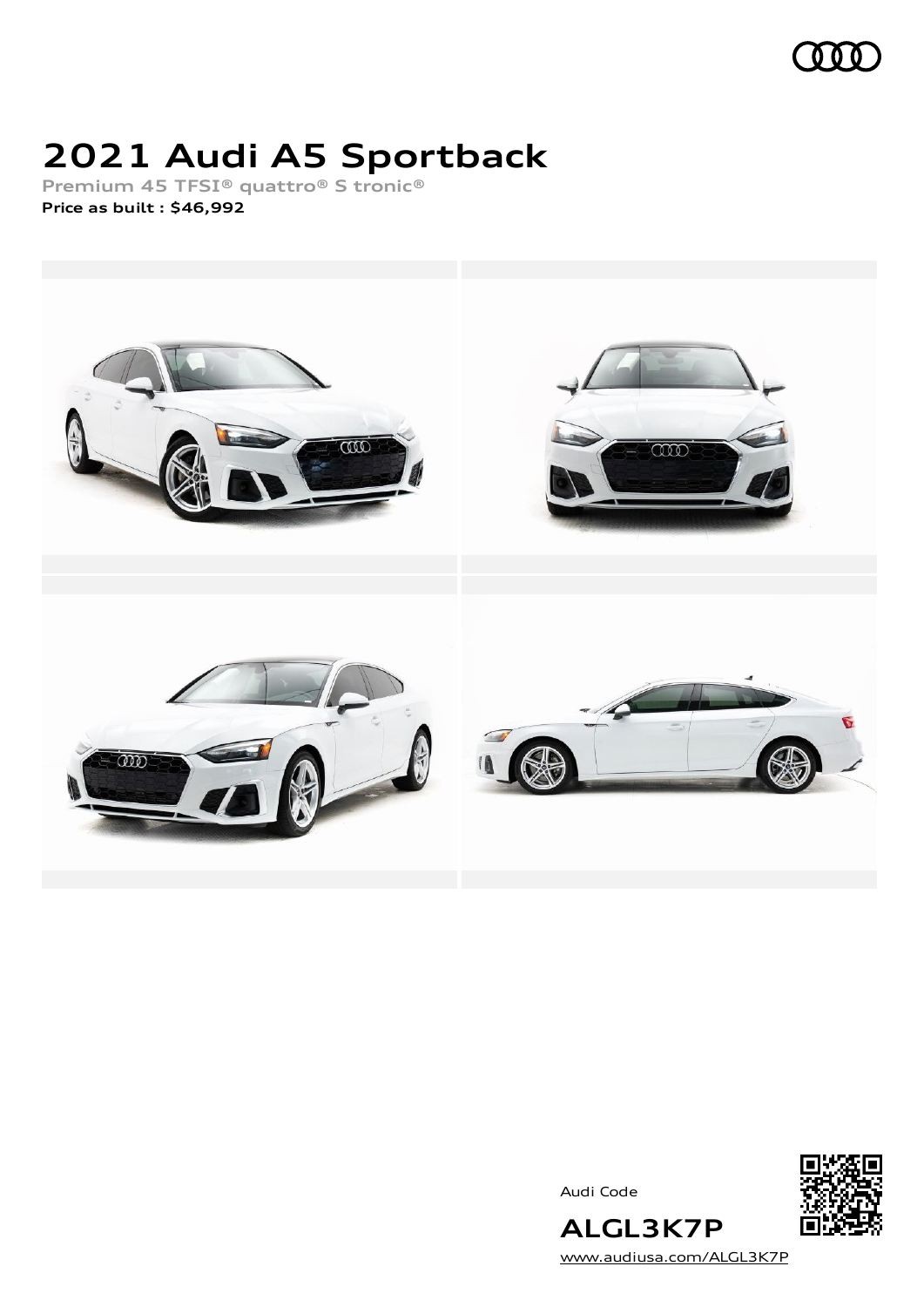## **Summary**

**Audi 2021 Audi A5 Sportback** Premium 45 TFSI® quattro® S tronic®

**Price as buil[t](#page-9-0)** \$46,992

### **Exterior colour**

Glacier White metallic



#### **Interior colour**

### **Technical Specifications**

| Engine type                  | 2.0-liter four-cylinder                              |
|------------------------------|------------------------------------------------------|
| stroke                       | Displacement/Bore and $1,984/82.5 \times 92.8$ cc/mm |
| Max. output                  | 261 HP                                               |
| Torque                       | 273 lb-ft@rpm                                        |
| Top track speed              | 130 mph $1$                                          |
| Acceleration (0 - 60<br>mph) | 5.4 seconds                                          |
| Recommended fuel             | Premium                                              |

#### **Further Information**

| Type of vehicle | Used car     |
|-----------------|--------------|
| Mileage         | 10,921 miles |
| Warranty        | No           |

#### **Audi Code** ALGL3K7P

**Your configuration on www.audiusa.com** [www.audiusa.com/ALGL3K7P](https://www.audiusa.com/ALGL3K7P)

**Commission number** 8854234b0a0e09b12794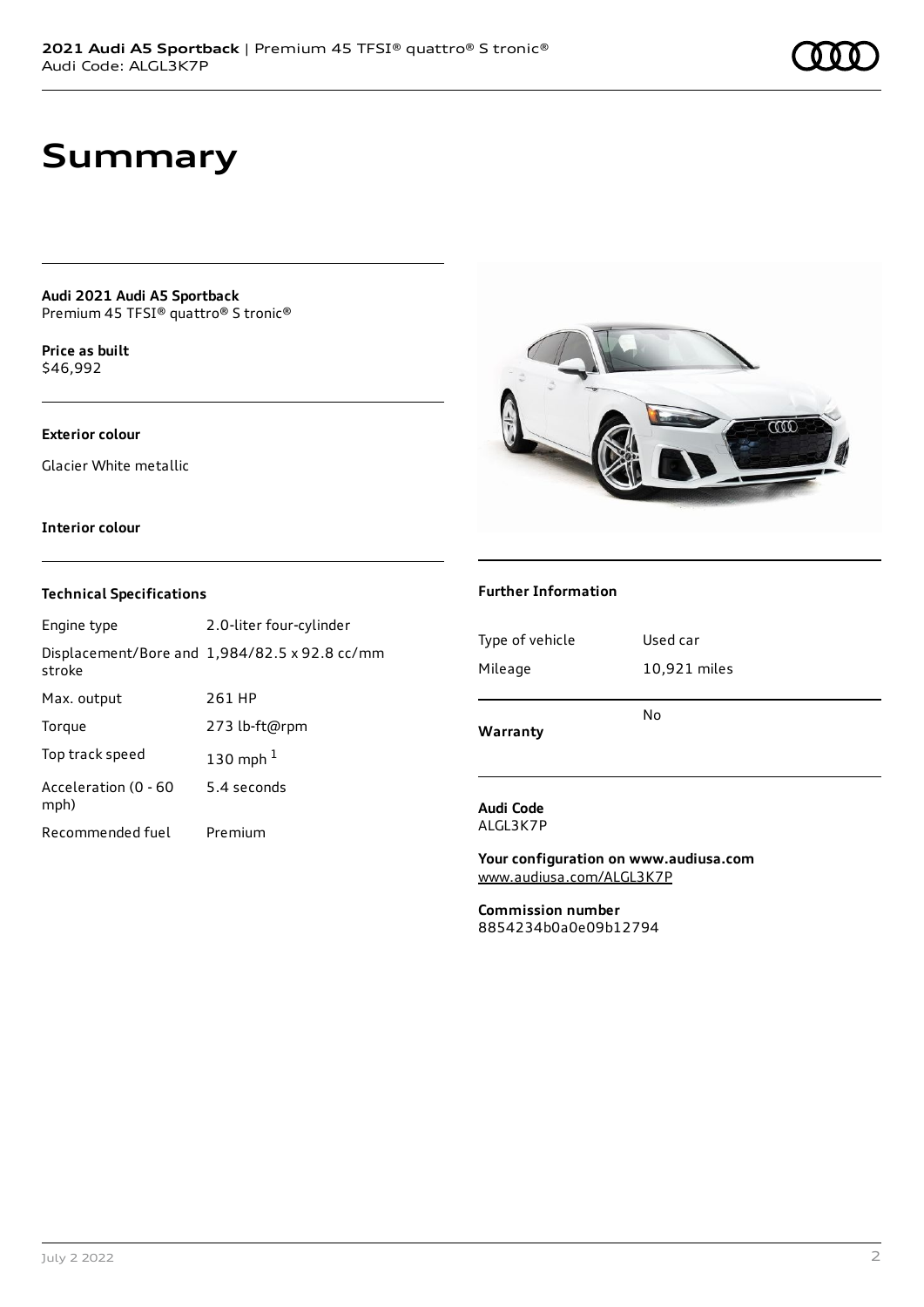# **Equipment**

Glacier White metallic

Audi advanced key

Power-adjustable, auto-dimming, heated exterior side mirrors with memory

Sport suspension

Convenience package

Parking system plus

Audi pre sense® rear

Audi side assist with Rear cross traffic assist and Vehicle exit warning

SiriusXM® with 90-day All Access trial subscription





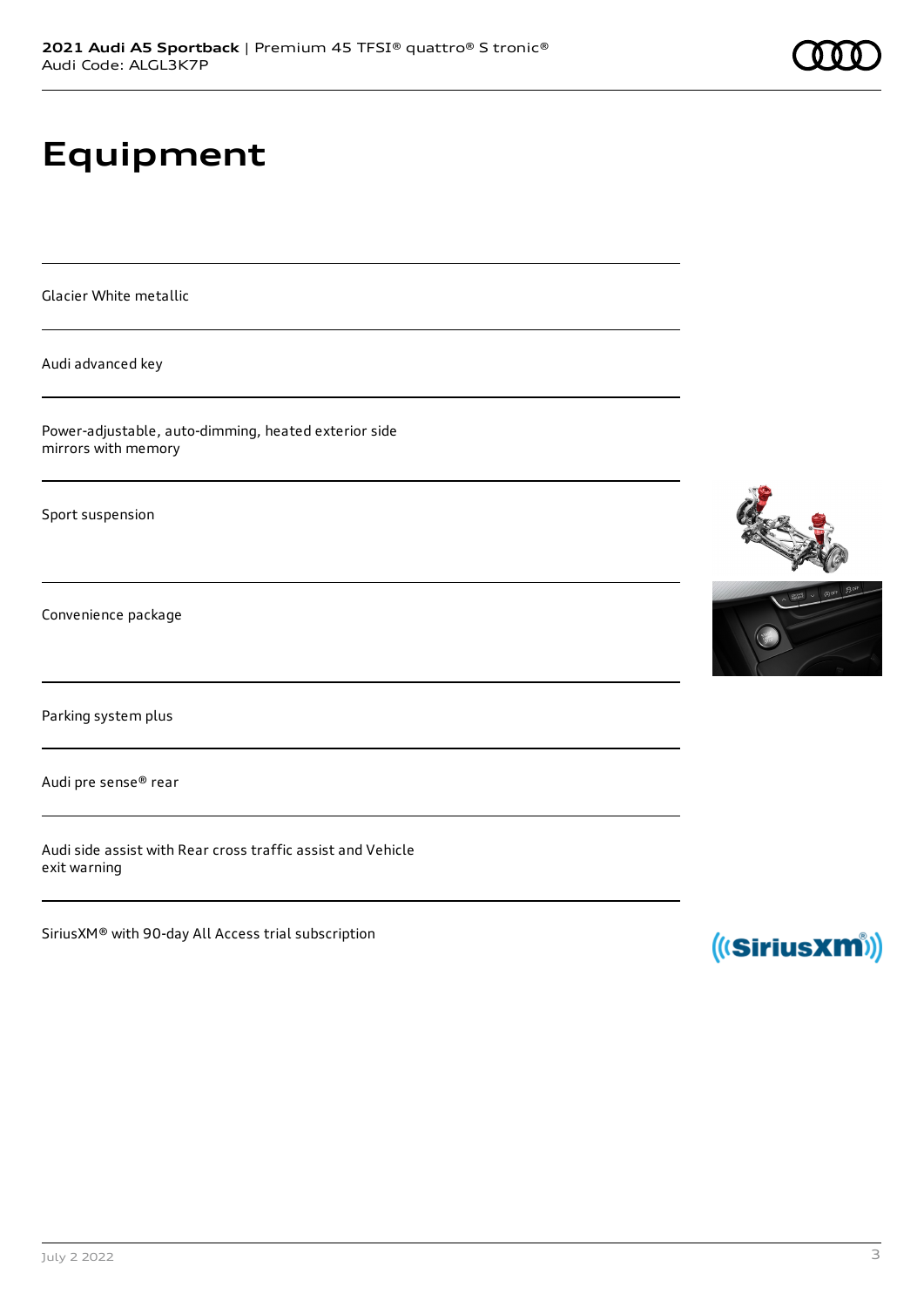## **Standard features**

### **Safety and Security**

| Driver and front passenger dual-stage<br>airbags                                  |
|-----------------------------------------------------------------------------------|
| Electromechanical parking brake                                                   |
| Cruise control system                                                             |
| Garage door opener (Homelink®)                                                    |
| Top speed electronically limited to 130 mph                                       |
| Electronic child locks                                                            |
| Speed-sensitive electromechanical power<br>steering system                        |
| Tire pressure monitoring system (TPMS)                                            |
| Advanced Airbag Protection System                                                 |
| ISOFIX child seat mounting and Top Tether<br>anchorage point for outer rear seats |
|                                                                                   |

#### **Exterior**

| 0PO | Dual exhaust outlets                               |
|-----|----------------------------------------------------|
| 1S1 | Tool kit & car jack                                |
| 8FX | LED headlights                                     |
| HU9 | 245/40 R18 all-season tires                        |
| 8VM | LED taillights with dynamic turn signals           |
| 4KC | Heat-insulating glass for side and rear<br>windows |
| 47R | Aluminum trim around exterior windows              |
| V86 | 18" 5-double-spoke-star design wheels              |
|     |                                                    |

### **Interior**

| OE1 | Storage package                          |
|-----|------------------------------------------|
| 3FB | Panoramic sunroof                        |
| VT5 | S line® stainless steel door sill inlays |

| <b>Interior</b> |                                                                                            |
|-----------------|--------------------------------------------------------------------------------------------|
| 6NQ             | Black cloth headliner                                                                      |
| 9AQ             | Three-zone automatic climate control with<br>digital rear display                          |
| 41 7            | Auto-dimming interior rear view mirror with<br>digital compass and Integrated Toll Module® |
| QQ1             | LED interior lighting (entry, footwell, vanity,<br>door handles, console, ambient)         |
| 6E3             | Folding front center armrest                                                               |
| 4E7             | Tailgate/trunk lid power closing                                                           |
| 5XF             | Driver and front-passenger extendable sun<br>visors with illuminated vanity mirrors        |
| 3NT             | Split folding 40:20:40 rear seatbacks                                                      |
| N1F             | Leather seating surfaces                                                                   |
| 4A3             | <b>Heated front seats</b>                                                                  |
| 7TL             | Gray Oak Natural Wood inlays                                                               |

#### **Infotainment and Driver Assistance**

| 6K8             | Audi pre sense® city                                                               |
|-----------------|------------------------------------------------------------------------------------|
| 2H1             | Audi drive select <sup>®</sup>                                                     |
| IU1             | Audi smartphone interface                                                          |
| IW <sub>3</sub> | Audi connect® CARE assistance and security<br>services (limited time subscription) |
| KA2             | Rearview camera                                                                    |
| 8G1             | High beam assist                                                                   |
| 9VD             | Audi sound system                                                                  |
| 9S7             | Driver information system with 7" color<br>display                                 |
| 613             | Lane departure warning                                                             |
| 9ZX             | Preparation for mobile phone (Bluetooth®)<br>with streaming audio                  |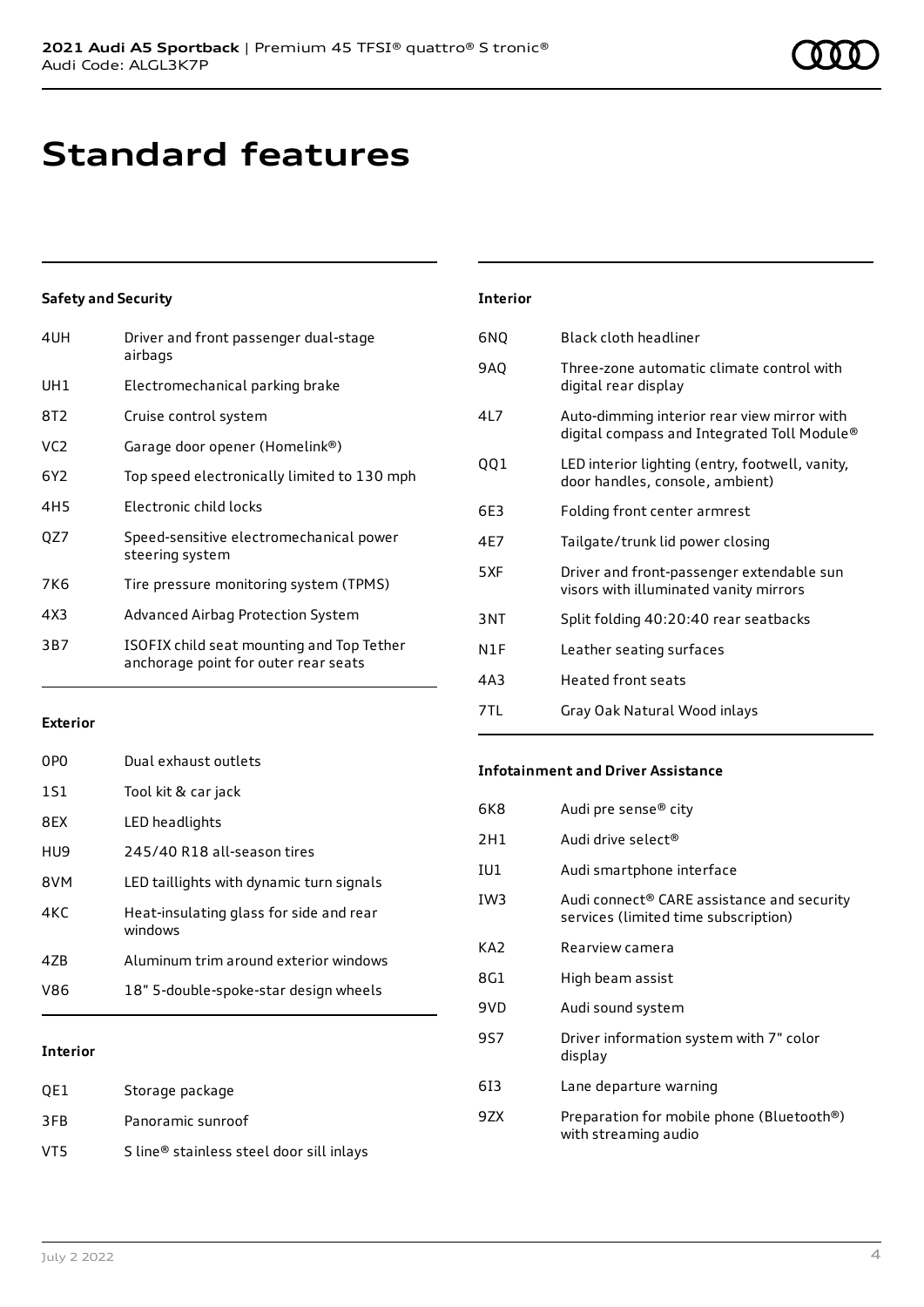# **Dealer remarks**

Audi Beaverton has been serving the Portland area since 1980. Our family of enthusiasts welcomes you to the oldest, most-awarded Audi dealership in Oregon offering unmatched amenities and service.

Certified.

CARFAX One-Owner.

Clean CARFAX.

Audi Beaverton offers this 2021 Glacier White Metallic Audi A5 2.0T Premium AWD. It is well equipped and includes these features and benefits: Convenience Package (Alarm System w/Motion Sensors, Audi Advanced Key, Audi Side Assist w/Pre Sense Rear, Auto-Dimming Exterior Mirrors, Driver Seat Memory, Heated Steering Wheel, Parking System Plus (Front/Rear Acoustic Sensors), and SiriusXM All Access Service), Audi Certified pre-owned Certified, quattro, Black w/Leather Seating Surfaces, 10 Speakers, 4-Wheel Disc Brakes, ABS brakes, Air Conditioning, Alloy wheels, AM/FM radio, Anti-whiplash front head restraints, Audi smartphone interface with Apple CarPlay, Auto High-beam Headlights, Auto-dimming Rear-View mirror, Automatic temperature control, Brake assist, Bumpers: body-color, Compass, Delay-off headlights, Driver door bin, Driver vanity mirror, Dual front impact airbags, Dual front side impact airbags, Electronic Stability Control, Emergency communication system: Audi connect CARE, Exterior Parking Camera Rear, Four wheel independent suspension, Front anti-roll bar, Front Bucket Seats, Front Center Armrest, Front dual zone A/C, Front fog lights, Front reading lights, Garage door transmitter: HomeLink, Heated door mirrors, Heated Front Bucket Seats, Heated front seats, Illuminated entry, Knee airbag, Leather Seating Surfaces, Leather Shift Knob, Leather steering wheel, Occupant sensing airbag, Outside temperature display, Overhead airbag, Overhead console, Panic alarm, Passenger door bin, Passenger vanity mirror, Power adjustable front head restraints, Power door mirrors, Power driver seat, Power Liftgate, Power moonroof, Power passenger seat, Power steering, Power windows, Radio data system, Radio: Audi Sound System, Rain sensing wipers, Rear air conditioning, Rear anti-roll bar, Rear reading lights, Rear seat center armrest, Rear window defroster, Remote keyless entry, Speed control, Speed-sensing steering, Speed-Sensitive Wipers, Split folding rear seat, Steering wheel mounted audio controls, Tachometer, Telescoping steering wheel, Tilt steering wheel, Traction control, Trip computer, Turn signal indicator mirrors, Variably intermittent wipers, and Wheels: 18" Double-Spoke-Star Design. quattro, Black w/Leather Seating Surfaces, Alarm System w/Motion Sensors, Audi Advanced Key, Audi Side Assist w/Pre Sense Rear, Auto-Dimming Exterior Mirrors, Convenience Package, Driver Seat Memory, Heated Steering Wheel, Parking System Plus (Front/Rear Acoustic Sensors), SiriusXM All Access Service.

Audi Certified pre-owned Details:

- \* Transferable Warranty
- \* Vehicle History
- \* Roadside Assistance

\* Includes 24/7 Roadside Assistance emergency towing, collision, jump start, flat tire change, emergency fuel service, lock-out service, extrication service, Audi assist, CARFAX Vehicle History Report and SiriusXM satellite radio complimentary 90 day subscription. If Audi New Vehicle Limited Warranty (NVLW) coverage remains at time of CPO purchase, CPO Limited Warranty Coverage commences upon expiration of NVLW and continues until 5 years from vehicle's original in-service date with no mileage limitation. If ...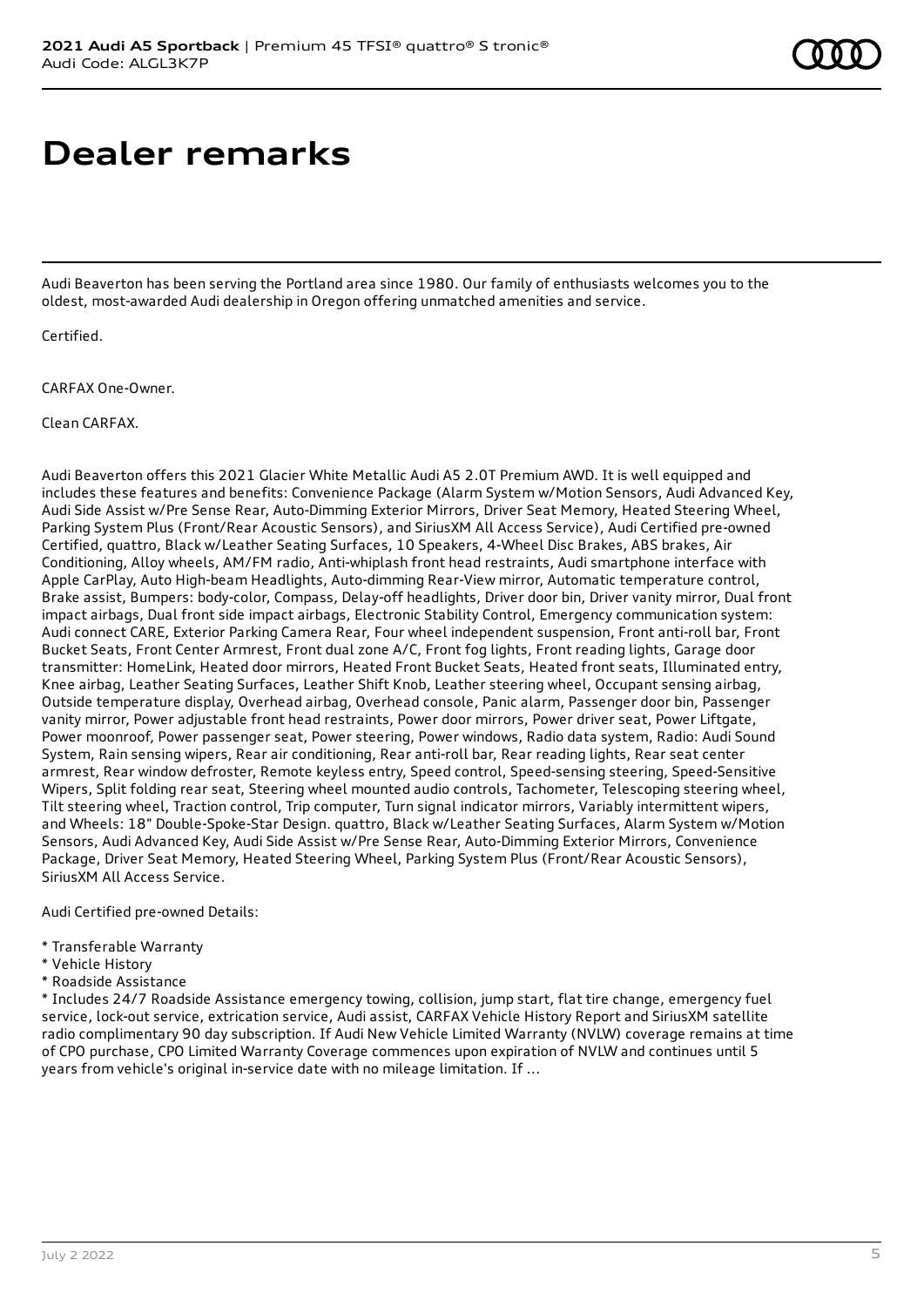**(1/2)**

## **Technical Specifications**

### **Engineering | Performance**

| Engine type                                | 2.0-liter four-cylinder                                                    | Steering type                              | Electromechanical power steering                                     |
|--------------------------------------------|----------------------------------------------------------------------------|--------------------------------------------|----------------------------------------------------------------------|
| Power Level                                | 45                                                                         |                                            | system                                                               |
| Max. output                                | 261 HP                                                                     | Turning diameter, curb- 38.4 ft<br>to-curb |                                                                      |
| Displacement                               | 2.01                                                                       | Steering ratio                             | 15.9:1                                                               |
| Torque                                     | 273 lb-ft@rpm                                                              |                                            |                                                                      |
| Valvetrain                                 | 16-valve DOHC with Audi valvelift<br>system                                | Suspension                                 |                                                                      |
| Acceleration (0 - 60                       | 5.4 seconds                                                                | Front axle                                 | Five-link front suspension                                           |
| mph)                                       |                                                                            | Rear axle                                  | Five-link rear suspension                                            |
| Engine block                               | Cast-iron                                                                  | Optional                                   | Sport suspension                                                     |
| Induction/fuel injection Turbocharged/FSI® |                                                                            |                                            |                                                                      |
| Cylinder head                              | Aluminum-alloy                                                             |                                            |                                                                      |
| stroke                                     | Displacement/Bore and 1,984/82.5 x 92.8 cc/mm                              | <b>Brake system</b>                        |                                                                      |
|                                            |                                                                            | Front brakes                               | 13.3 (ventilated disc) in                                            |
| Top track speed <sup>1</sup>               | 130 mph                                                                    | Rear brakes                                | 13.0 (ventilated disc) in                                            |
|                                            |                                                                            | Parking brake                              | Electromechanical                                                    |
| <b>Electrical system</b>                   |                                                                            |                                            |                                                                      |
| Alternator                                 | 14 Volts - 110-150A                                                        | <b>Body</b>                                |                                                                      |
| Battery                                    | 12 Volts - 420A/75Ah                                                       | Material                                   | Multi-material body construction<br>(steel and aluminum composition) |
| <b>Driveline</b>                           |                                                                            | Corrosion protection                       | Multistep anti-corrosion protection                                  |
| Drivetrain type                            | quattro <sup>®</sup> all-wheel drive with ultra <sup>®</sup><br>technology | <b>Warranty   Maintenance</b>              |                                                                      |
| Transmission                               | Seven-speed S tronic® dual-clutch<br>automatic transmission                | Warranty                                   | 4-year/50,000-mile Audi New<br>Vehicle Limited Warranty              |

**Steering**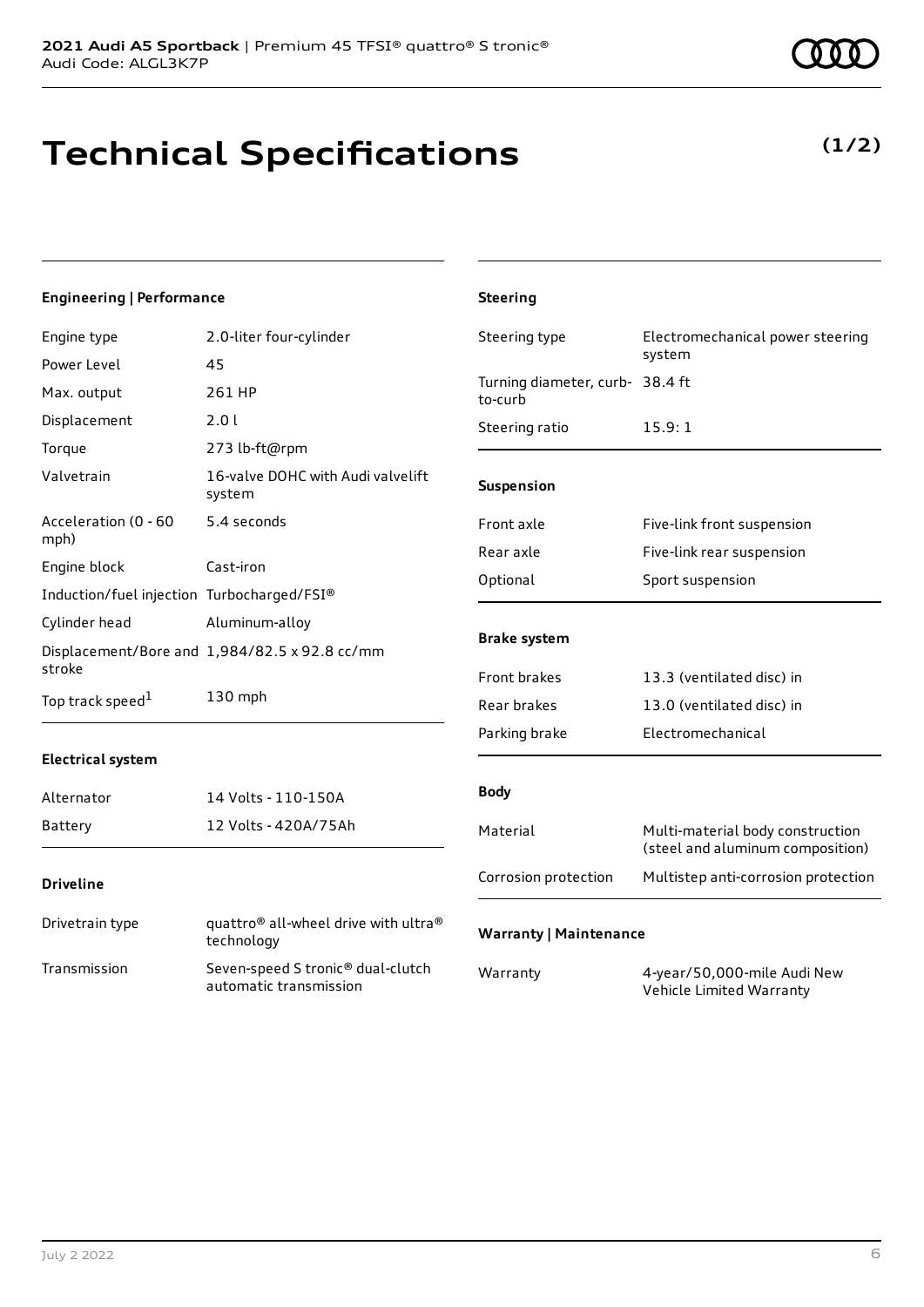## **Technical Specifications**

#### **Exterior Measurements**

| Height                           | 54.6 in    |
|----------------------------------|------------|
| Overall width without<br>mirrors | 72.5 in    |
| Length                           | 187.3 in   |
| Wheelbase                        | $111.2$ in |
| Drag coefficient                 | $0.29$ Cw  |
| Overall width with<br>mirrors    | 79.8 in    |
| Track rear                       | 61.7 in    |
| <b>Track front</b>               | 62.5 in    |
| Curb weight                      | 3,725 lb   |

#### **Interior measurements**

| Seating capacity                          | 5                      |
|-------------------------------------------|------------------------|
| Shoulder room, rear                       | 54.5 in                |
| Head room with front<br>sunroof           | 37.7 in                |
| Leg room, rear                            | $35.1$ in              |
| Shoulder room, front                      | 55.7 in                |
| Head room with rear<br>sunroof            | 37.0 in                |
| Leg room, front                           | $41.3$ in              |
| Cargo volume, rear<br>seatbacks up/folded | 21.8/35.0 cu ft, cu ft |

**(2/2)**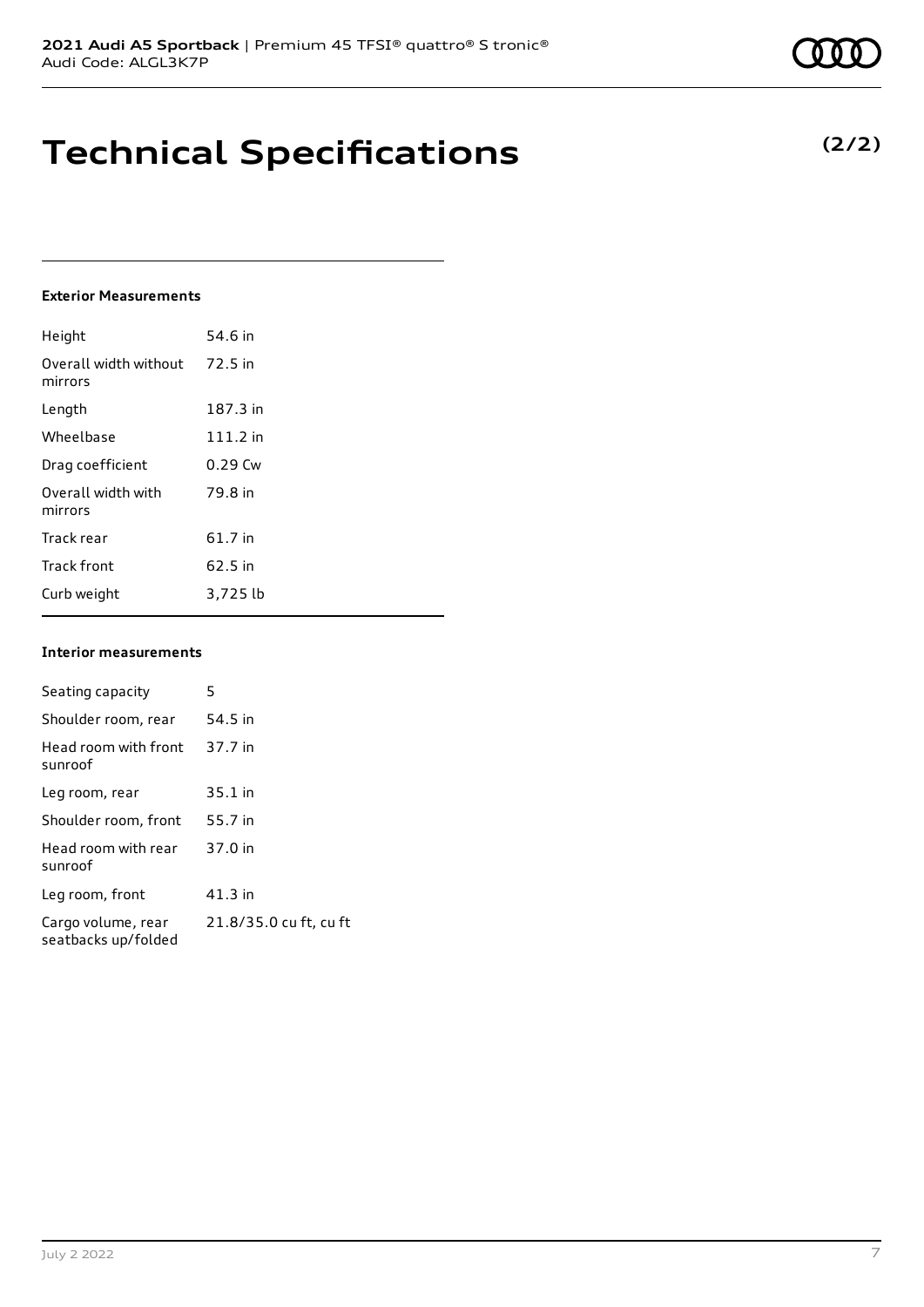### **Consumption- and emission**

**Consumption by NEDC**

combined 27 mpg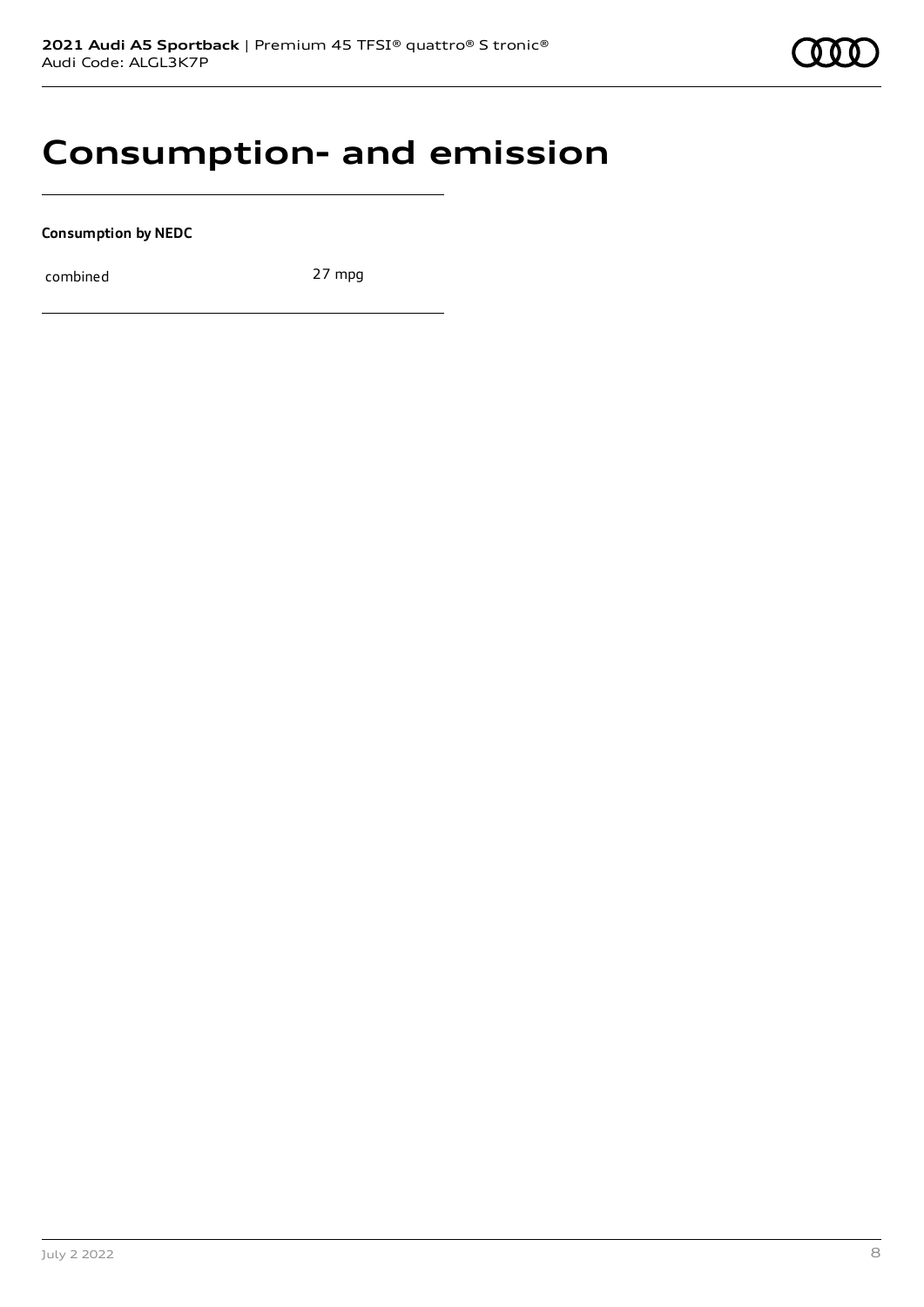

## **Contact**

Dealer **Audi Beaverton**

13745 Sw Tualatin Valley Hwy. 97005 Beaverton OR

Phone: +15037186080 FAX: 1111111111

www: [https://www.audibeaverton.com](https://www.audibeaverton.com/)